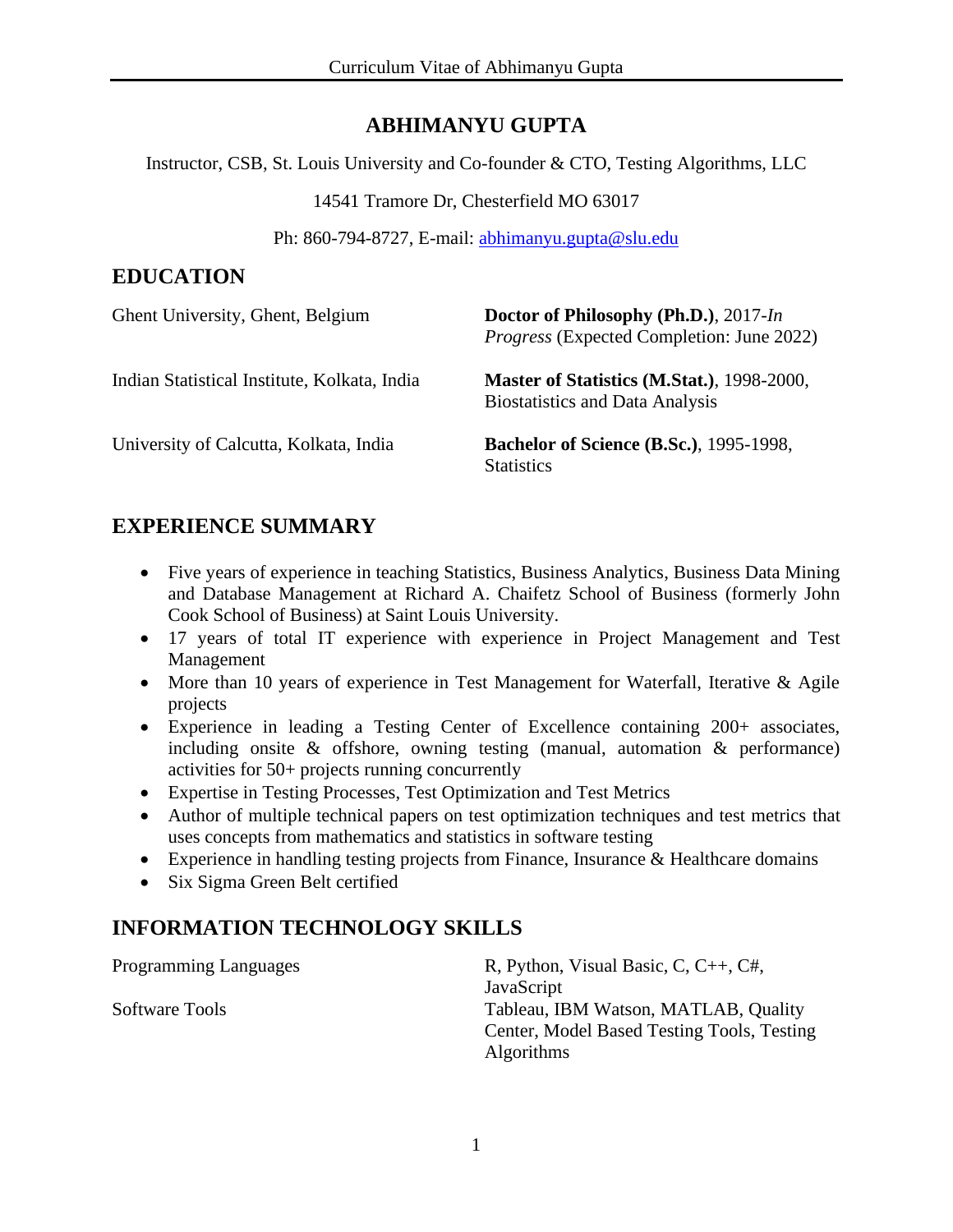## **SOFTWARE DEVELOPMENT**

**Testing Algorithms -** A testing software to create optimized test cases

**Statsbuddy -** Supports R code generation of 30 data analytics techniques and is used by more than 1000 monthly regular users around the world, with a total of 10000 visits per month.

#### **COMMUNITY COURSE DEVELOPMENT AND INITIATIVES**

- Organized Data Literacy Workshop to provide education on Data Analytics and Machine Learning to working professionals who want to advance their career in data analytics. The workshop was a collection of courses that were provided online [\(https://coursecraft.net/users/cKx3,](https://coursecraft.net/users/cKx3) [https://coursecraft.net/courses/z9ZGG/,](https://coursecraft.net/courses/z9ZGG/) [https://coursecraft.net/courses/z93PC\)](https://coursecraft.net/courses/z93PC). In 2020, more than 300 professionals enrolled in this course
- Under Mr. Gupta's guidance, 30 of his students have initiated a data analytics club. The club has regular activities (e.g. guest lectures from the industry). The club has benefitted students in sharing their data analytics experience.
- Created an YouTube channel to promote data analytics insights. [\(https://www.youtube.com/channel/UCUISM80lYaewII\\_XxyQYK0A](https://www.youtube.com/channel/UCUISM80lYaewII_XxyQYK0A)

| Role                          | Organization                               | <b>Timeline</b>         |
|-------------------------------|--------------------------------------------|-------------------------|
| Instructor                    | Richard A. Chaifetz School of              | Aug $2018$ – Present    |
|                               | <b>Business - Saint Louis University</b>   |                         |
| Mentor - OYMBA Data           | Richard A. Chaifetz School of              | Jan $2019$ – Present    |
| <b>Analytics Practicum</b>    | <b>Business - Saint Louis University</b>   |                         |
| Co-founder & CTO              | Testing Algorithms, LLC                    | Oct $2015$ – Present    |
| <b>Research Scientist</b>     | <b>Ghent University</b>                    | Oct 2017 – Mar 2020     |
| <b>Adjunct Instructor</b>     | Richard A. Chaifetz School of              | Jan 2017 - Jul 2018     |
|                               | <b>Business - Saint Louis University</b>   |                         |
| <b>Business Test Analyst</b>  | Wells Fargo Advisors, LLC                  | May $2016 -$ Sep 2017   |
| <b>QA</b> Strategist          | Equifax, Inc.                              | Sep $2015 -$ Apr $2016$ |
| Project Manager               | Infosys Limited.                           | Jul $2012 - Aug\ 2015$  |
| <b>Senior Project Manager</b> | <b>Cognizant Technology Solutions Corp</b> | Nov 2006 - Jun 2012     |
| <b>IT Analyst</b>             | <b>Tata Consultancy Services Limited</b>   | Sep 2004 – Oct 2006     |
| Associate                     | <b>Cognizant Technology Solutions Corp</b> | Jul 2000 - Aug 2004     |

### **APPOINTMENTS**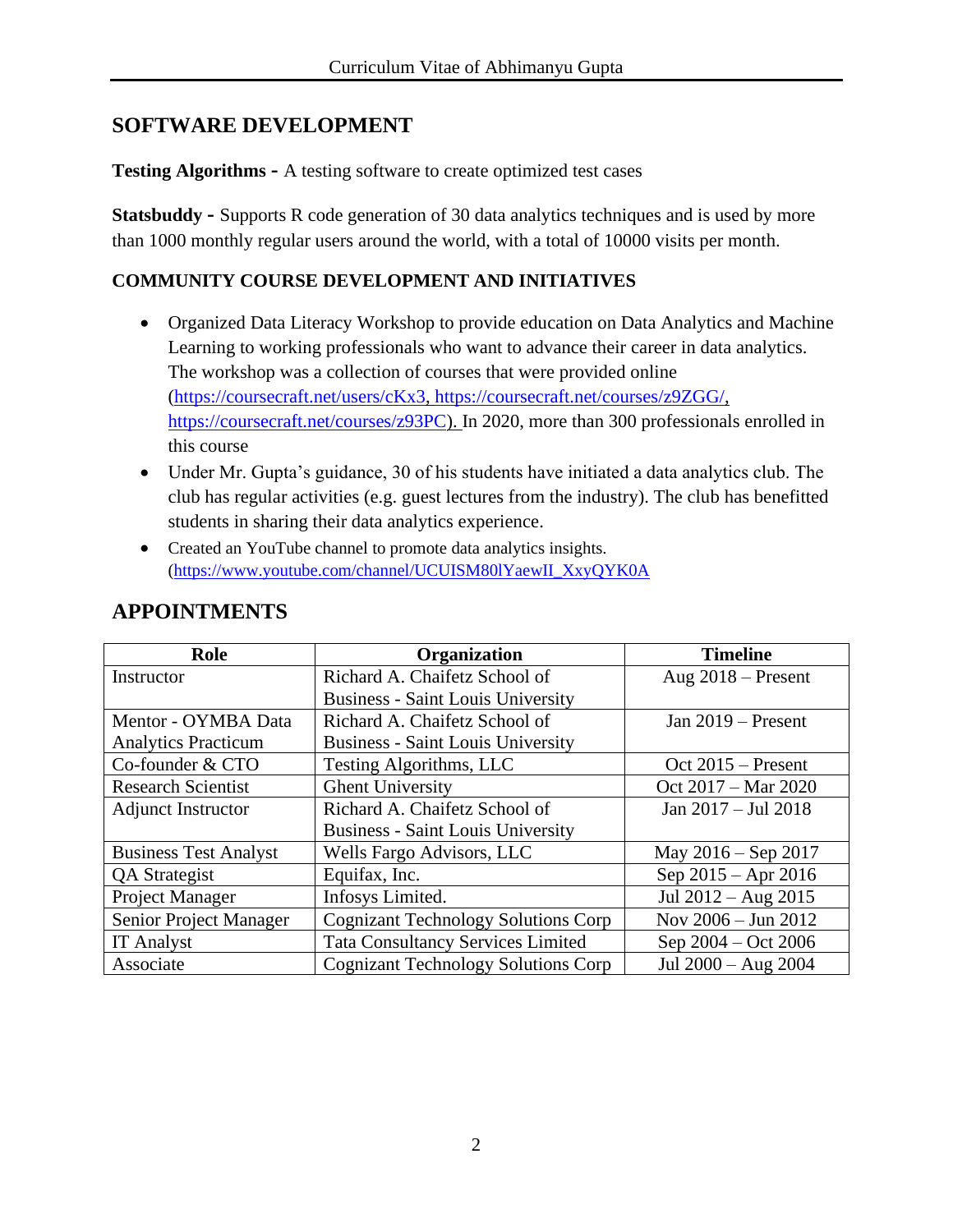#### **JOURNAL PAPERS UNDER REVIEW**

- 1. Gupta, A., Poels, G., and Bera, P. (2021) Using Conceptual Models in Agile Software Development: A Possible Solution to Requirements Engineering Challenges in Agile Projects (under review at **Data and Knowledge Engineering**)
- 2. Gupta, A., Poels, G., and Bera, P. (2021) An Agent-Based Framework for Developing Multiple Conceptual Models from Extended User Stories (under review at **Data and Knowledge Engineering**)

### **REVIEWED CONFERENECE PROCEEDINGS**

- 1. Gupta, A, Poels, G., Bera, P. (2017) Developing Test Cases Using ER Based Approach, 6th (2017) AIS Special Interest Group on Systems Analysis and Design Symposium, Cincinnati, OH, USA
- 2. Gupta, A, Bera, P. (2017) A Proposed Method in Agile Practices to Create Requirements Documentation and Test Cases, Exploring Modeling Methods for Systems Analysis and Development 2017, Essen, Germany
- 3. Gupta, A, Poels, G., Bera, P. (2018) A Research Agenda on Using Conceptual Models for User Story Development, Midwest Association of Information Systems 2018, St. Louis, MO, USA
- 4. Gupta, A, Poels, G., Bera, P. (2018) A Proposal of Using Conceptual Models for User Story Development and Maintenance, 17th (2018) AIS Special Interest Group on Systems Analysis and Design Symposium, Syracuse, NY, USA
- 5. Gupta, A, (2019) Generation of Multiple Conceptual Models from User Stories in Agile, 25<sup>th</sup> (2019) International Working Conference on Requirements Engineering: Foundation for Software Quality, Essen, Germany
- 6. Gupta, A, Bera, P. (2019) A Software Tool to Convert Requirements to Test Cases, 6th International Workshop on Requirements Engineering and Testing. Montréal, QC, Canada.
- 7. Gupta, A, Poels, G., Bera, P. (2019) An Algorithm to Create Multiple Conceptual Models from User Stories, 2019 Systems Analysis and Design (SIGSAND) Symposium, Baruch College, New York City, NY
- 8. Gupta, A, Poels, G., Bera, P. (2019) Creation of Multiple Conceptual Models from User Stories: A Natural Language Processing Approach, Nov 4-7, 2019, 38th International Conference on Conceptual Modeling, Salvador, Bahia, Brazil

## **WORKING RESEARCH PAPERS**

- 1. Gupta, A., Poels, G., and Bera, P. (2021) A Python Based Tool to Develop Multiple Conceptual Models Automatically from Extended User Stories
- 2. Gupta, A., Poels, G., and Bera, P. (2021) Testing the Usefulness of Multiple Conceptual Models from Extended User Stories